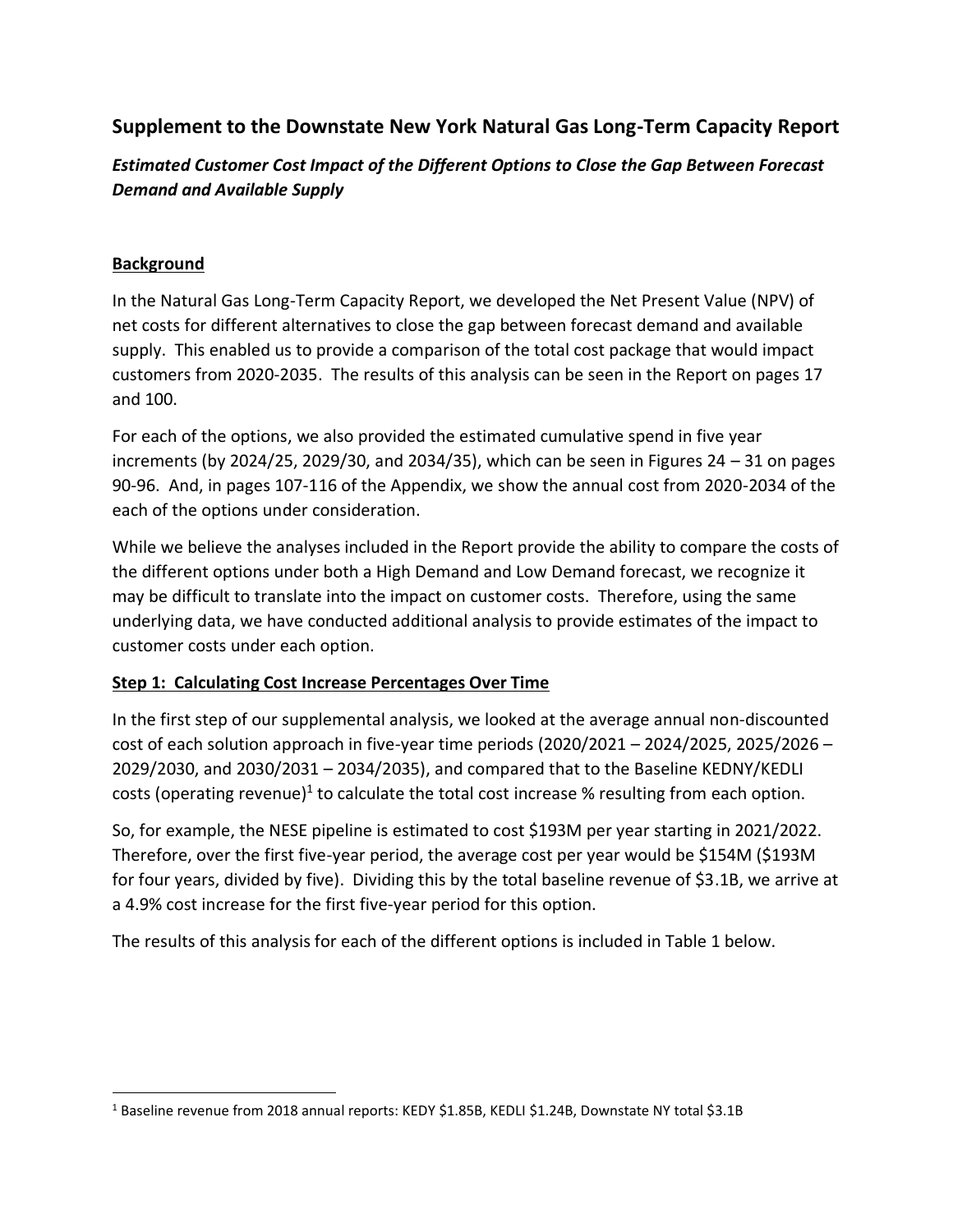**Table 1: Total Cost Impact (% Change from Baseline) of Different Options to Close the Gap Between Downstate NY Gas Demand and Supply**

|                                        | <b>High Demand Scenario</b> |                         |                         |                    | <b>Low Demand Scenario</b> |                         |                         |                    |
|----------------------------------------|-----------------------------|-------------------------|-------------------------|--------------------|----------------------------|-------------------------|-------------------------|--------------------|
| Option                                 |                             | 5yr avg 5yr avg 5yr avg | 2024/25 2029/30 2034/35 | 15 year<br>Average |                            | 5yr avg 5yr avg 5yr avg | 2024/25 2029/30 2034/35 | 15 year<br>Average |
| Offshore LNG Port                      | 5.4%                        | 7.7%                    | 5.3%                    | 6.1%               | $5.2\%$                    | 5.1%                    | 5.3%                    | 5.2%               |
| LNG Import Terminal                    | 5.4%                        | 9.8%                    | 7.9%                    | 7.7%               | 5.2%                       | 7.1%                    | 79%                     | 6.7%               |
| Northeast Supply<br>Enhancement (NESE) | 4.9%                        | 6.2%                    | 6.3%                    | 5.8%               | 4.9%                       | 6.2%                    | 6.2%                    | 5.7%               |
| Peak LNG Facility                      | 5.6%                        | 137%                    | 3.0%                    | 7.4%               | 52%                        | 3.6%                    | 3.4%                    | 4.1%               |
| LNG Barges                             | 5.6%                        | 13.3%                   | $2.4\%$                 | 7.1%               | 5.2%                       | 3.1%                    | 28%                     | 3.7%               |
| Clove Lakes (CL)<br>Transmission Loop  | 5.6%                        | 14.0%                   | $3.4\%$                 | 7.7%               | 5.2%                       | 3.9%                    | 3.8%                    | 4.3%               |
| Gas Compression on<br>the Iroqois GTS  | 5.1%                        | 11.0%                   | 5.3%                    | 7.1%               | 3.9%                       | 5.1%                    | 0.6%                    | 3.2%               |
| Gas Compression +<br>LNG Barges        | 37%                         | $9.4\%$                 | 46%                     | 5.9%               | 1.0%                       | 3.4%                    | 3.8%                    | 2.7%               |
| Gas Compression +<br>Clove Lakes       | $3.7\%$                     | 10.1%                   | 5.5%                    | 6.5%               | 1.0%                       | 4.2%                    | 4.8%                    | 3.3%               |
| No Infrastructure                      | 5.8%                        | 13.9%                   | 5.9%                    | 8.5%               | 5.3%                       | 7.8%                    | $(0.1\%)$               | 4.3%               |

The percentage increases above are all calculated as changes from the Baseline. For example, if we are looking at the No Infrastructure option and the High Demand scenario, it indicates that costs would be 5.8% higher for the first five-year time period, then would increase another 8.1% to a total of 13.9% over Baseline for the next five-year period, then would go back to a level that is 5.8% higher than the Baseline for the final five-year period.

This analysis isolates the cost impact of each alternative and does not take into account other potential changes that could impact costs and customer bills, such as changes to customer mix and volume, other changes in capital investment, operating cost increases, etc.

## **Step 2: Factoring in Projected Changes in Number of Customers to Calculate Average Cost Per Customer**

Having calculated the cost changes over the five year time periods for each of the different options, in Step 2 we factor in the changes in the number of customers over time to derive an average estimated customer cost impact. Again, we are using the same data on the cost of each option, but now taking into account the expected growth in number of customers over time, taken from our High Demand and Low Demand scenarios as described in the Report.

The results of this analysis for each of the different options is included in Table 2 below.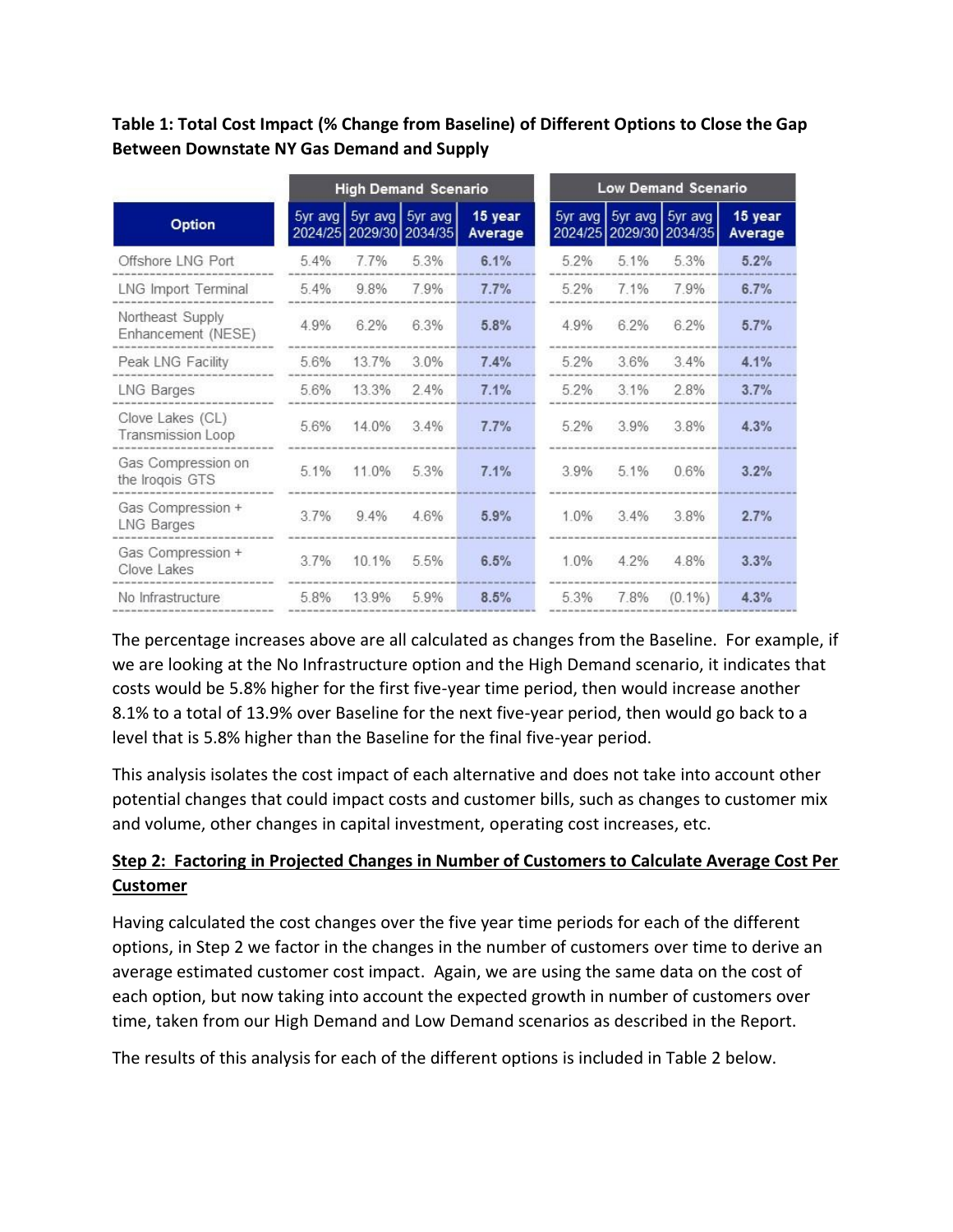**Table 2: Average Customer Cost Impact (% Change from Baseline) of Different Options to Close the Gap Between Downstate NY Gas Demand and Supply**

|                                            | <b>High Demand Scenario</b> |                         |                         |                    | <b>Low Demand Scenario</b> |                         |                         |                    |
|--------------------------------------------|-----------------------------|-------------------------|-------------------------|--------------------|----------------------------|-------------------------|-------------------------|--------------------|
| <b>Supply Option</b><br><b>Alternative</b> |                             | 5yr avg 5yr avg 5yr avg | 2024/25 2029/30 2034/35 | 15 year<br>Average |                            | 5yr avg 5yr avg 5yr avg | 2024/25 2029/30 2034/35 | 15 year<br>Average |
| Offshore LNG Port                          | 3.9%                        | 4.8%                    | 0.4%                    | 3.0%               | 3.7%                       | 1.9%                    | 0.3%                    | 2.0%               |
| LNG Import Terminal                        | 3.9%                        | 6.8%                    | 2.9%                    | 4.5%               | 37%                        | 3.9%                    | 27%                     | 3.4%               |
| Northeast Supply<br>Enhancement (NESE)     | 3.3%                        | 2.0%                    | 0.0%                    | 1.7%               | 3.2%                       | $2.1\%$                 | 0.3%                    | 1.9%               |
| Peak LNG Facility                          | 4.0%                        | 11.0%                   | $(1.2\%)$               | 4.6%               | 3.7%                       | 0.5%                    | $(1.5\%)$               | 0.9%               |
| LNG Barges                                 | 4.0%                        | 10.6%                   | $(1.8\%)$               | 4.3%               | 3.7%                       | 0.0%                    | $(2.1\%)$               | 0.5%               |
| Clove Lakes (CL)<br>Transmission Loop      | 4.0%                        | 11.3%                   | $(0.8\%)$               | 4.8%               | 3.7%                       | 0.8%                    | $(1.1\%)$               | 1.1%               |
| Gas Compression on<br>the Irogois GTS      | 3.6%                        | 8.3%                    | 0.9%                    | 4.3%               | 2.2%                       | 1.1%                    | $(5.0\%)$               | $(0.6\%)$          |
| Gas Compression +<br>LNG Barges            | 2.1%                        | 5.2%                    | $(1.5\%)$               | 2.0%               | $(0.6\%)$                  | $(0.6\%)$               | $(1.9\%)$               | $(1.0\%)$          |
| Gas Compression +<br>Clove Lakes           | $2.1\%$                     | 5.9%                    | $(0.6\%)$               | 2.5%               | $(0.6\%)$                  | 0.2%                    | $(1.0\%)$               | $(0.5\%)$          |
| No Infrastructure                          | $4.2\%$                     | 11.6%                   | 2.7%                    | 6.2%               | 3.8%                       | 5.3%                    | $(3.9\%)$               | 1.7%               |

In all scenarios, the number of customers is expected to increase, which drives the cost impact on a per-customer basis lower when compared to the total cost impact (i.e. the percentages are lower in Table 2 than they are in Table 1 across the board). In the options that require No Infrastructure programs as a significant component of the solution, the number of new customers grows at a slower pace as programs such as Electrification of heat move customers off of the gas system.

Again, as in Table 1, this analysis does not take into account changes in customer mix or any other changes to cost such as changes in capital investment, operating cost increases, etc. It is an attempt to isolate the overall average impact to costs of the different options – further segmented analysis accounting for multiple other factors would have to be conducted to arrive at projected customer bill impacts by customer class and across KEDNY and KEDLI.

To further illustrate the estimated impact, we have included Figures 1 and 2 below that show the average customer cost in 2018, and then what it is estimated to be over the different fiveyear time periods for each of the solution approaches under the High Demand and Low Demand scenarios.